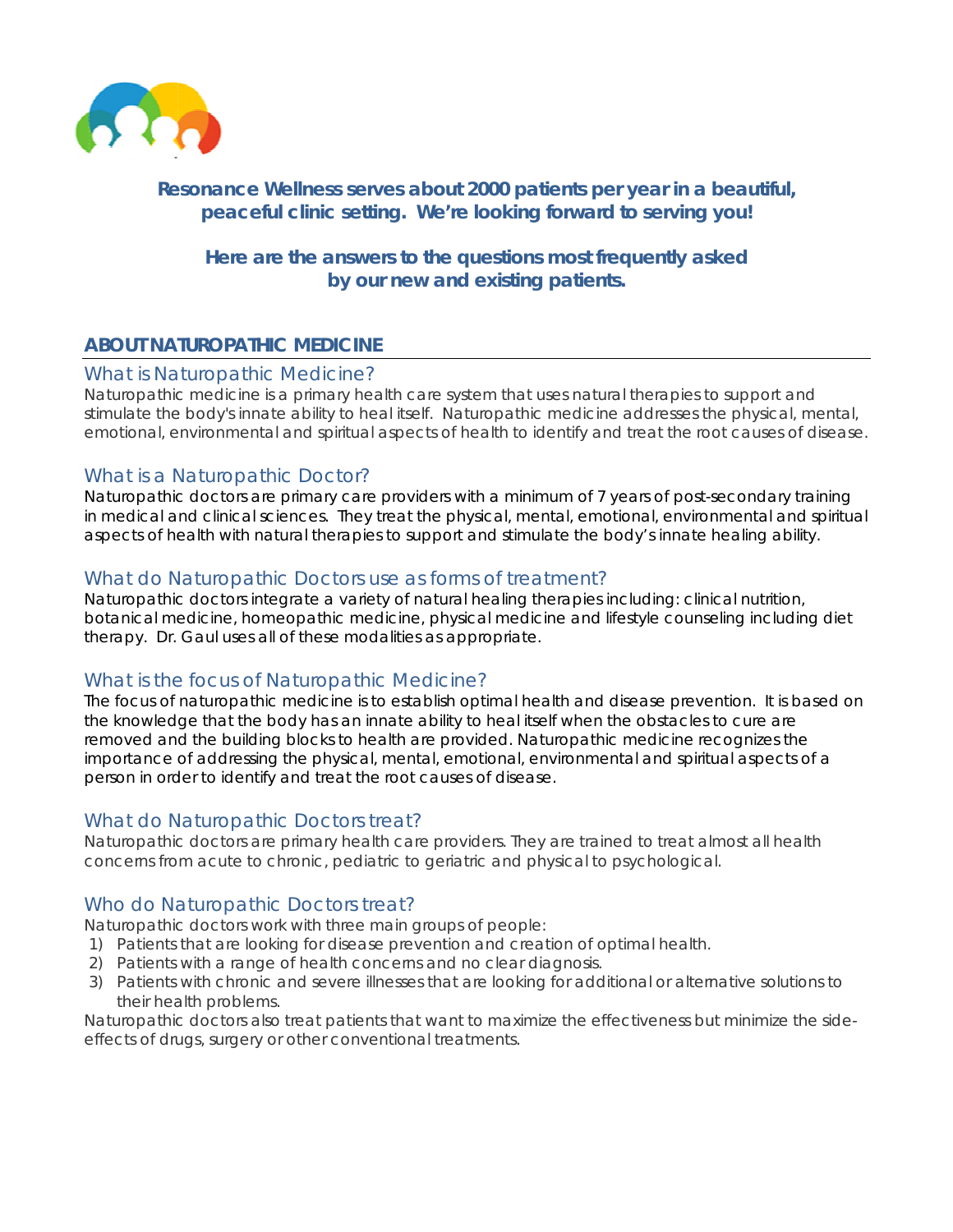

# What diagnostic tools do Naturopathic Doctors use?

The foundation of naturopathic medical diagnosis is a comprehensive patient history, physical exam and the review of medications and appropriate lab tests. Naturopathic Doctors are trained in conventional medical diagnosis as well as extended concepts of diagnosis which are more constitutional in nature

## **ABOUT THE CLINIC**

## What does the clinic offer?

Naturopathic Medical Care is primary care. Dr. Gaul serves a client base that is multi-generational, from the newborn babies of new families to the palliative care of elderly grandparents. We see patients for acute care when they get ill with a cold, and support them with protocols when they have serious diseases. Over the last two decades, Dr. Gaul has been the supportive ND to thousands of patients just like you.

## What are the clinic visits like?

Your First Office Visit at Resonance Wellness starts with a Comprehensive Patient Profile that you fill out and return ahead of time. At your first visit, which is approximately 75 minutes long, the form outlining your present health concerns and your past medical history will be discussed. Your current medications and supplements will be reviewed. Dr. Gaul reviews as much of the information as possible ahead of time, and the visit serves to further clarify what health issues are creating the most problems for you. Dr. Gaul will then evaluate the need for further information from laboratory testing, consider some inoffice testing such as Autonomic Response Testing, do applicable physical exams and prioritize the order with which the concerns you have brought will be addressed.

At the end of the appointment you should have a good idea of what issues are related and how you are going to be able to address symptoms in the short term while you build toward long term resolution and better health. Our plan will outline what is to be done now and what steps we can take over the next 6 months to achieve your treatment goals.

## How often will I follow up?

After an initial visit, 1 to 5 phase plans are recommended, depending on the number, severity and previous duration of the health concerns you have brought to us.

We recommend that you follow up after each Phase of a plan for a specific non-acute complaint in 6-8 weeks. So, if you have a 3 Phase plan (this is the average for an adult), we would expect to see you 3 more times in the next 6 months or so, for a Return Office Call (which is 30 minutes long).

## What do you specialize in?

Dr. Gaul, as a naturopathic doctor, is a super-generalist. She's trained to look at everything going on with you and to see how those symptoms and conditions relate to each other and to the main underlying causes of disease.

The term specialist actually refers to an MD that is focused on looking only at one small area, like a nephrologist that specializes in kidney diseases. Specialists are really there for intense disease management and do not usually relate their area of specialty to the rest of your health. Naturopathic doctors may have interest areas that they list. Our doctor helps manage and resolve all types of conditions and attend to everything from acute care for kids to palliative care in cancer.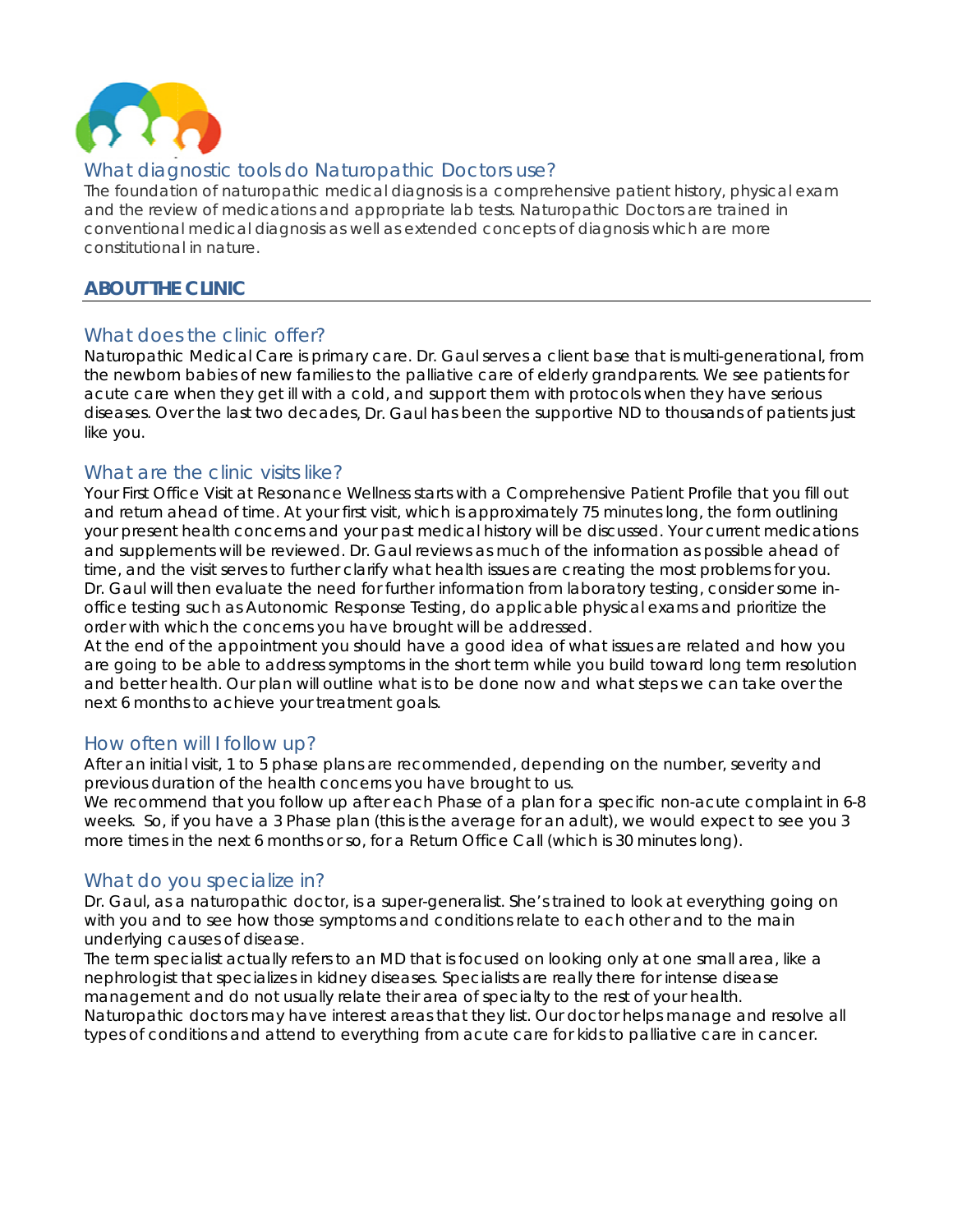

# What is the cost of a naturopathic visit?

The consultation fee for visits can be found on our current Fee Schedule. The fees for an appointment with Dr. Gaul include a comprehensive patient history, physical exam and the review of medications and lab testing you have already performed. Additional lab tests, supplements and further evaluations are billed separately. The cost varies depending on the test or supplement.

# **QUESTIONS FOR THE DOCTOR**

# I have some questions for the doctor. Can she call me or email me?

We have several options for seeking advice:

If you have a question regarding a current treatment plan (from the last 8 weeks) that you have <u>If you have a question regarding a current treatment plan</u> (from the last 8 weeks) that you have<br>received from us, the front desk staff member will either answer the question for you if they know the answer, or take down your question and call you back after relaying the question to Dr. Gaul. The front desk staff receives your emails directly, and will also give the known answers to questions right away and ask the doctor if they don't know the answer.

If answering the question would take considerably more time or more information from the patient in order to answer properly, we offer paid phone consults that are booked into the schedule. This is often a great way to get questions answered directly by the doctor at a mutually agreeable time.

If you have in-depth questions, or if you are experiencing symptoms, it may be better to either come in for an office visit or book a phone consult. This is the most efficient way for Dr. Gaul to directly answer a any question ns.

You will find our office efficient at returning messages, keeping in mind that we have thousands of patients! We appreciate working with you to find the most efficient communication methods for your n needs.

# How do I get advice about acute illness?

We have 2 fifteen minute appointments per day Monday through Friday for acute situations or if we need to take a quick look at your condition. These are available on a first-come, first-served basis. If you are not feeling well, calling us in the morning provides a better chance for you to be seen. We reserve the right to use these spots at the doctor's discretion. When placing a call regarding an acute illness, provide the front desk staff with as much detail as possible so that we may fit you in according to need. acute illness, provide the front desk staff with as much detail as possible so that we may fit you in<br>according to need.<br>Can I page the doctor at any time?<br>We have an emergency pager service because sometimes talking to Dr

# Can I page the doctor at any time?

from spending 8 hours in the emergency room waiting for evaluation.

The pager is to be used for emergencies **outside of office hours** by current clients only (having had an o office visit in the last 18 m months).

An emergency is any acute illness or situation for which you would consider emergency room care. Fevers, vomiting, pain, injury, children's illnesses -- all of these are considered emergencies.

You will be billed for non-emergent pager calls. We reserve the right to discontinue pager service at any time for individuals repeatedly abusing the privilege.

Dr. Gaul carries her pager at all times, although she is sometimes out of cellular range. On weekends, if in the mountains, the pager is checked when back in range.

## Do we do laboratory testing?

Yes, Dr. Gaul can order both standard bloodwork and specialty testing of various types.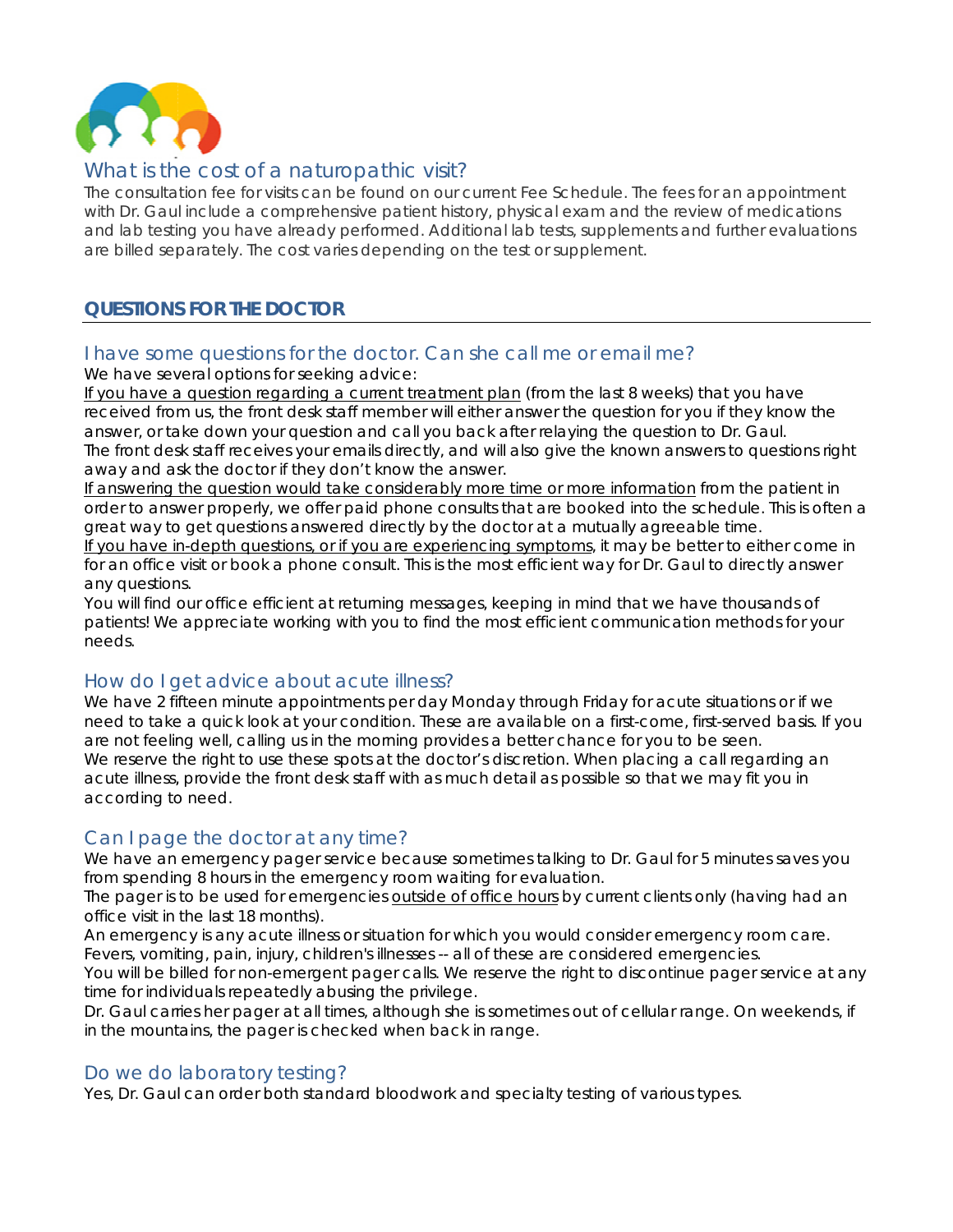

If you don't want to pay for lab work privately, we suggest visiting your family doctor for standard bloodwork. Our office can then request copies of the tests performed.

There are then a number of specialty lab tests that your family doctor doesn't do that we often perform like food intolerance tests, hormone tests and profiles for more specific risks like heart disease. We also do tests to evaluate the risk of certain types of disease that you might have a family history for.

## Do you do allergy testing?

We use blood testing for immunoglobulins to help identify food allergies and food intolerances. The panels that we use allow us to test for many potential triggers at a time. The allergists in town use the same type of test, but they typically do not test more than around 6 antigens at a time at most, while we tend to do 100 at the minimum.

The scratch testing that is done by an allergist is useful for identifying environmental allergies and things to which you may be anaphylactic. We use a blood test instead.

We also test for celiac disease separately. This is a special type of gluten reaction.

Not everyone that has a reaction to a food will actually be allergic. There are many ways that the body can have difficulties with a food exposure. Dr. Gaul will be able to suggest tests that may lead to further insight for you!

## **ABOUT INSURANCE**

## Is naturopathic care covered by Alberta Health Care?

At this time Naturopathic Medicine is not covered by Alberta Health Care. Many extended insurance plans will cover at least part of the visit cost, either by percentage or up to a capped limit per year. Insurance companies usually do not cover the costs of supplements, homeopathics, or herbal remedies. Check with the administrator of your benefits plan to check the amount/type of coverage you get.

## Can I put my mom under my name so she gets covered under my insurance?

No. Each patient must have a patient record and that patient must be billed under their own name. Parents are responsible for submitting dependent children under their insurance. To bill under another name is considered insurance fraud.

#### Do you direct bill?

name is considered insurance fraud.<br>Do you direct bill?<br>Resonance Wellness does not direct bill. Each receipt that you get from us has all the details that your in nsurer needs s to reimburs se you.

#### Can I claim naturopathic appointments or remedies on income tax?

If you are self-employed, you may utilize a health trust to cover these types of expenses. If you have a chronic health condition and you spend a great deal on health care over and above what is provided to you through Alberta Health, you may be able to claim medical expenses. Consult a tax accountant for more details pertinent to your situation.

#### **ABOUT SCHEDULING**

#### How can I get in sooner for a visit?

Our appointments are generally first come, first served basis. We do maintain a cancellation list. We also have helpful staff that can make sure that you get an appointment as quickly as possible, especially if you call early in the day for a same day appointment.